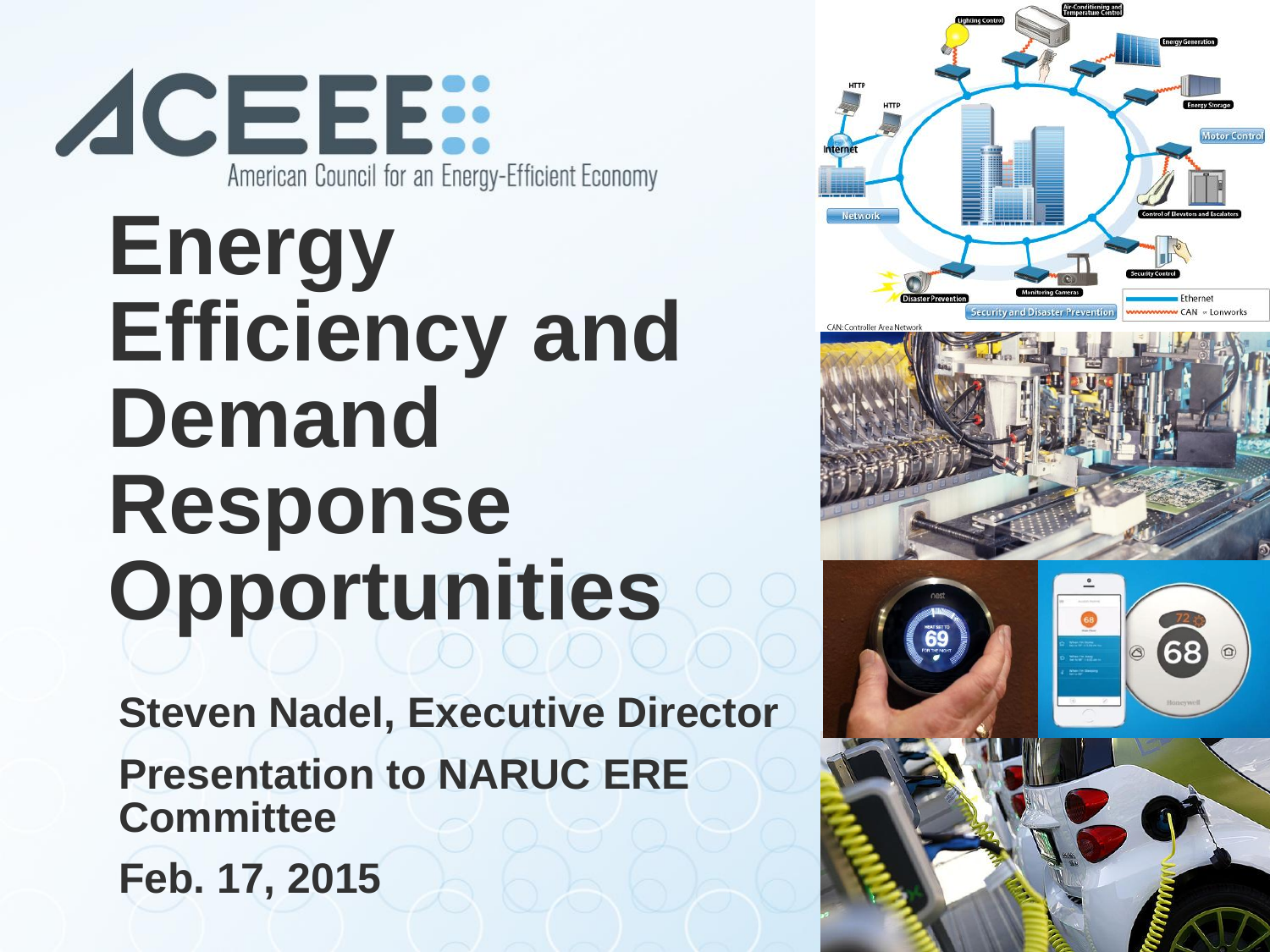#### **Potential Energy Savings from EE Policies in 51 States**



ENERGY 2015 2016 2017 2018 2019 2020 2021 2022 2023 2024 2025 2026 2027 2028 2029 2030

**Annual Energy Efficiency Savings Targets Building Codes** 

■ Combined Heat and Power Policy Appliance Standards



Source: ACEEE, *Change is in the Air*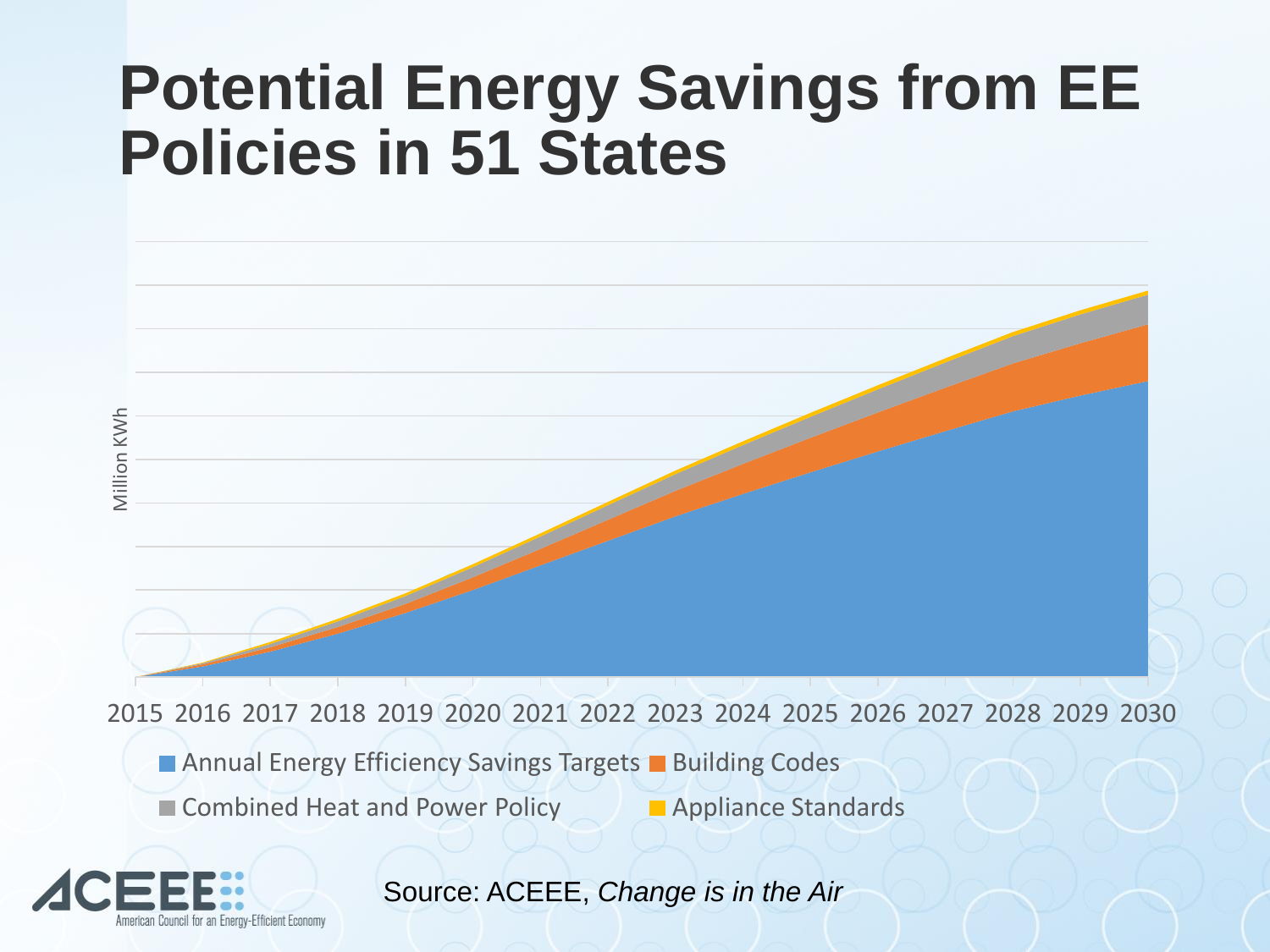# **Results in Perspective**

- Savings in 2030 are a 25% reduction relative to 2012 consumption (varies from 22-30% by region)
- 247 GW of avoided capacity
- Net savings of \$48 billion
	- Efficiency investments required to generate 2030 savings: \$47 billion
	- Retail price of avoided electricity: \$95 billion
	- Economic impacts
		- \$17.2 billion increase in GDP in 2030
		- 611,000 jobs in 2030



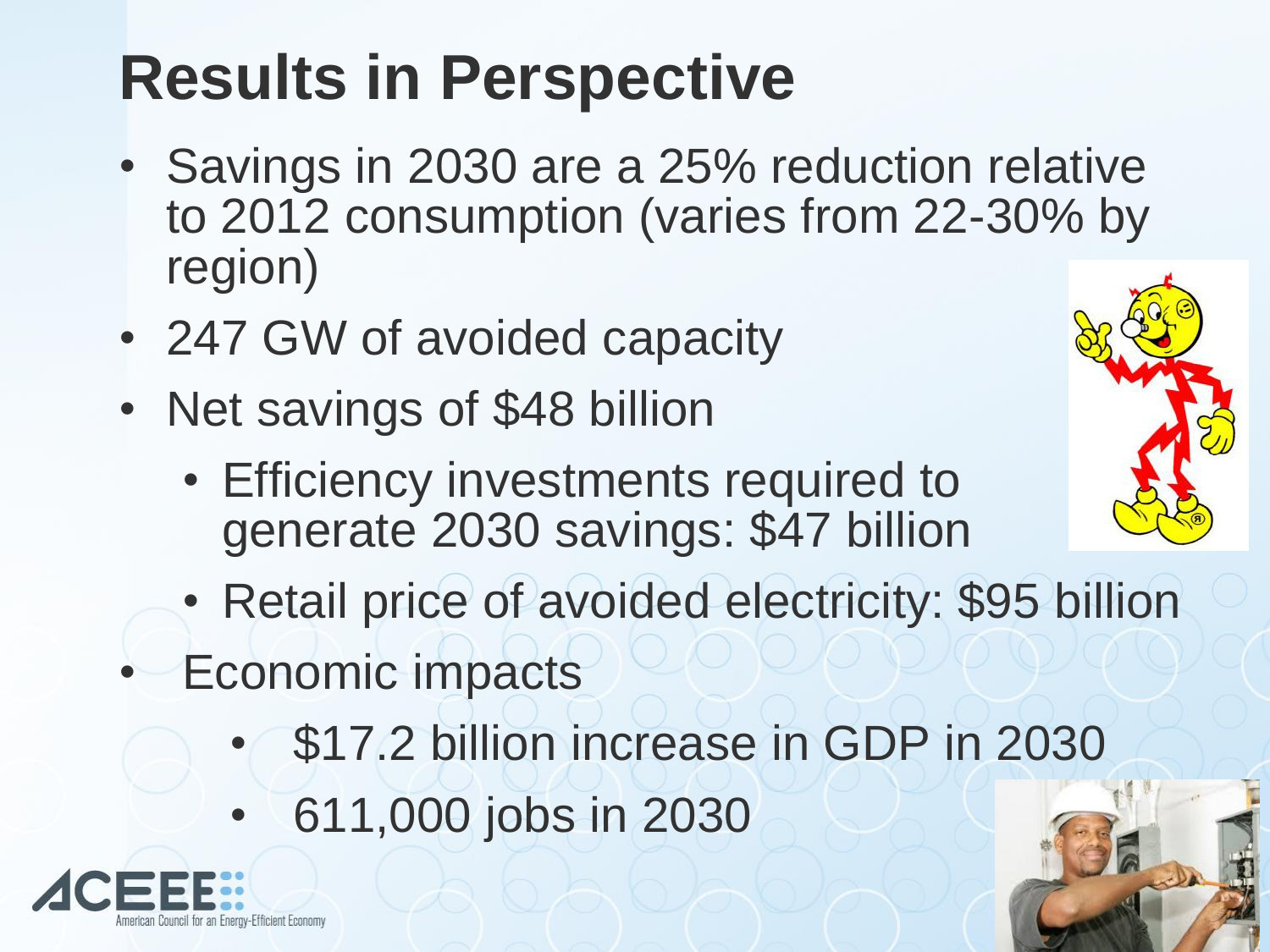#### **Estimates of 2013 Utility-Sector Program Savings**

| <b>State</b>         | <b>2013 net</b><br>incremental<br>savings<br>(MWh) | % of retail<br>sales |
|----------------------|----------------------------------------------------|----------------------|
| <b>Rhode Island</b>  | 161,831                                            | 2.09%                |
| <b>Massachusetts</b> | 1,116,442                                          | 2.05%                |
| <b>Vermont</b>       | 99,074                                             | 1.78%                |
| <b>Arizona</b>       | 1,317,329                                          | 1.74%                |
| <b>Hawaii</b>        | 159,056                                            | 1.67%                |
| <b>Michigan</b>      | 1,284,863                                          | 1.51%                |
| <b>Oregon</b>        | 676,046                                            | 1.43%                |
| Washington           | 990,143                                            | 1.35%                |
| <b>California</b>    | 3,223,733*                                         | 1.25%                |

\* 2012 data; 2013 data not yet available

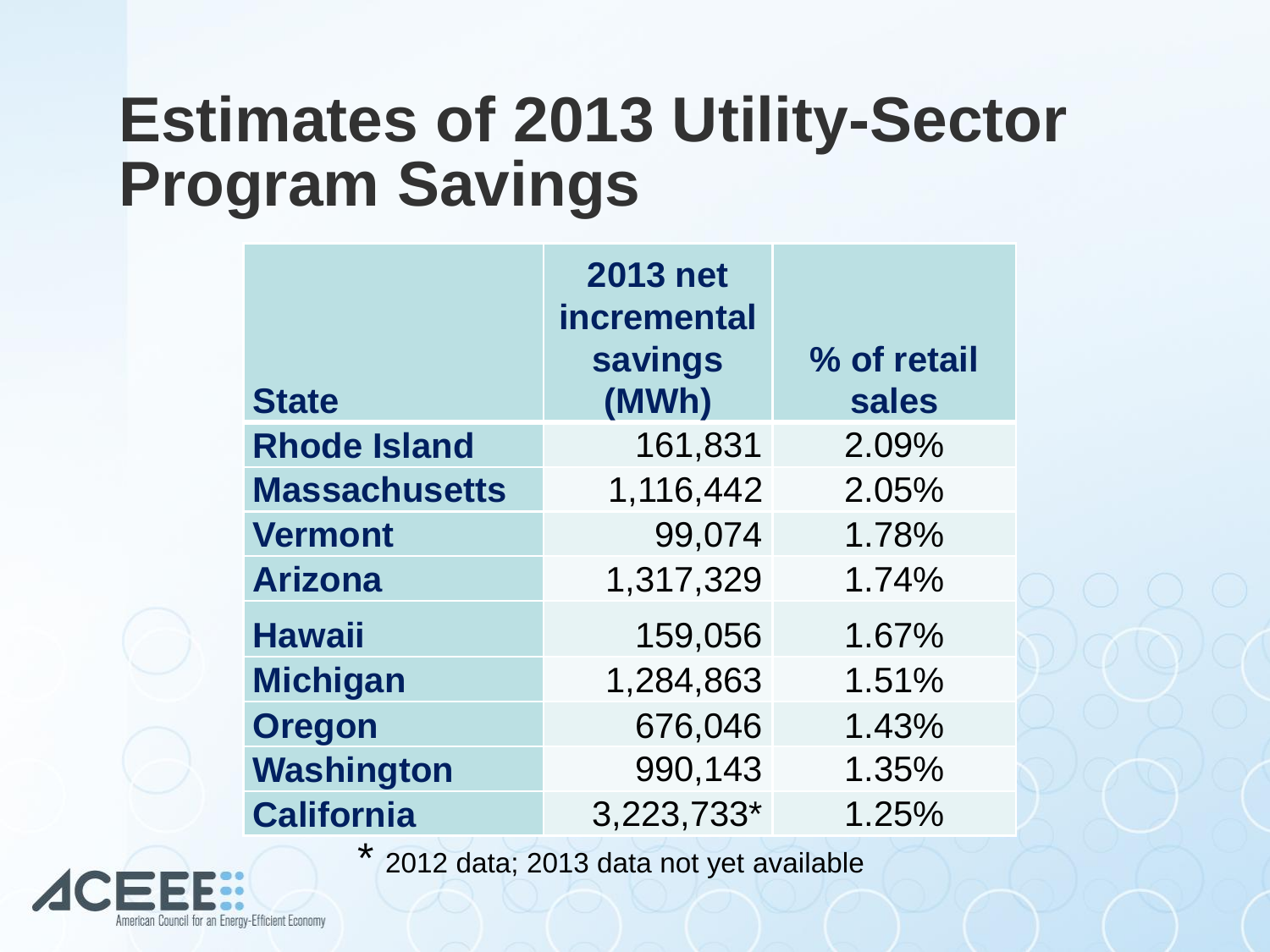### **Cost Trends by Year**



American Council for an Energy-Efficient Economy

Source: Molina 2014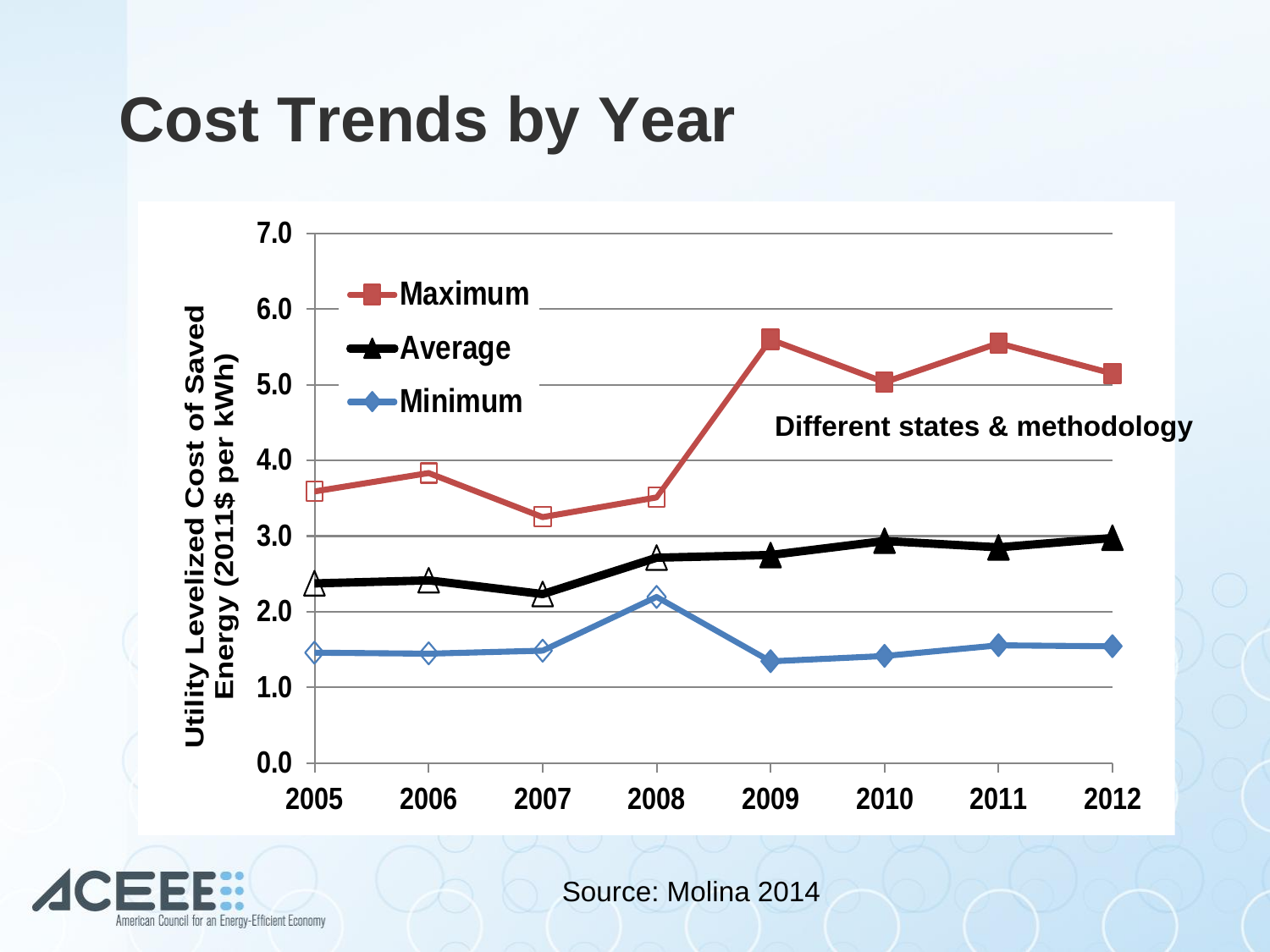# **ACEEE "Next Big Things" Study**

- 1. Appliances & standards (RF, CW, CD)
- 2. New construction programs & codes
- 3. Very efficient packaged AC for residential & commercial
- 4. Smart manufacturing and buildings
- 5. Strategic energy mgmnt for large C&I
- 6. Combined heat & power

uncil for an Enerov-Efficient Economy

7. Reduce key plug loads

- 8. Advanced lighting design & controls
- 9. Real-time feedback & advanced thermostats
- 10.Whole building retrofits
- 11.Conservation voltage reduction
- 12.Advanced water heaters
- 13.Residential LEDs
- 14.Industrial fans, pumps & compressors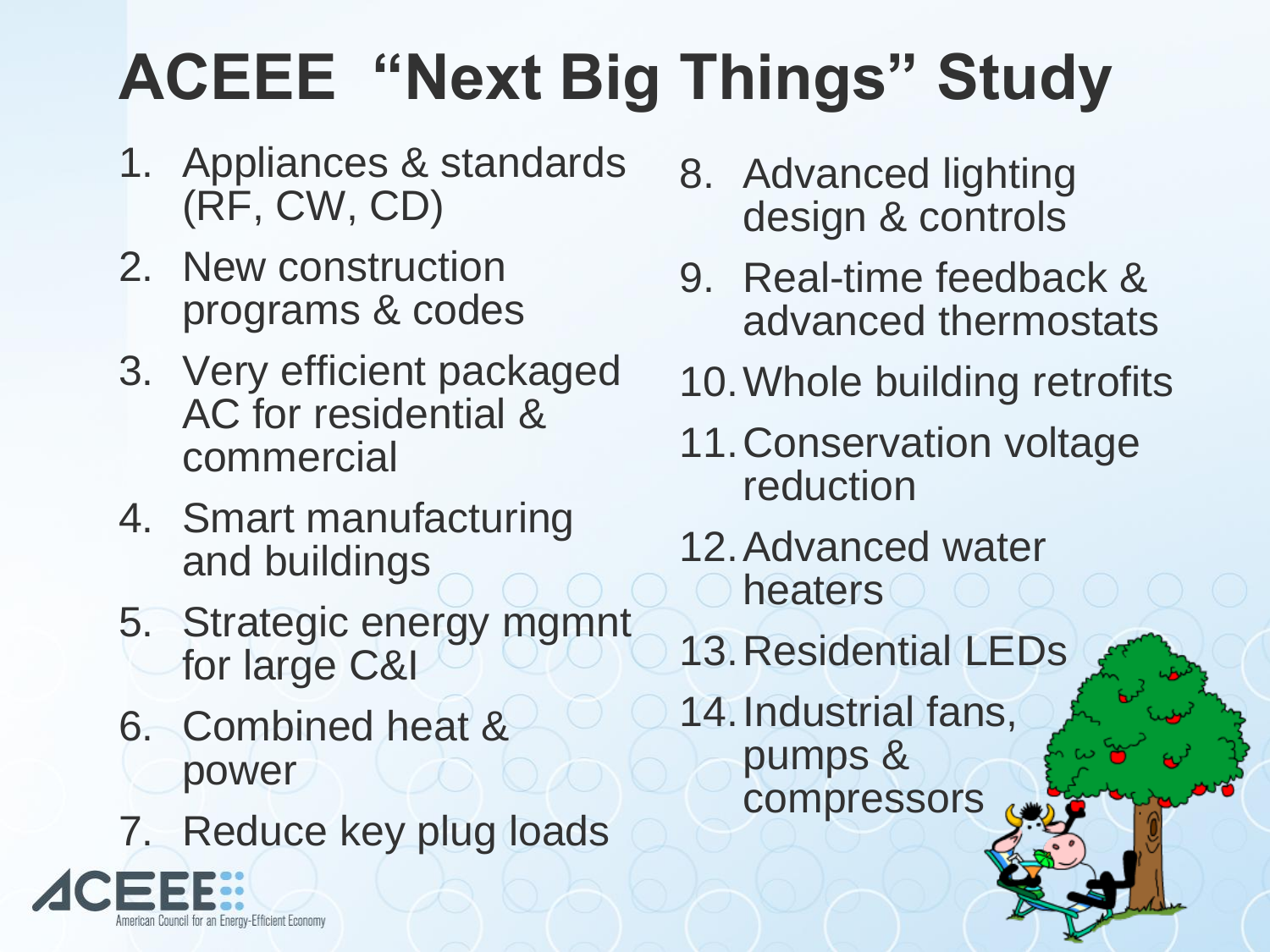# **Intelligent Efficiency in Buildings**

- Use data and sensors to identify problems, then solve them
- NRDC study of 3 ~Energy Star offices using OnSite achieved 13% average savings. Other vendors report similar results

|      | Square  | 2012      | <b>KWH Used</b> |            | <b>Study Period Savings</b> |           |  |
|------|---------|-----------|-----------------|------------|-----------------------------|-----------|--|
|      | Feet    | Occupancy | 2011            | 2012       | %                           | \$        |  |
| 1707 | 109,926 | 302       | 1,965,135       | 1,516,274  | 23%                         | \$58,352  |  |
| 1828 | 332,928 | 928       | 5,590,937       | 5,227,183  | 7%                          | \$47,288  |  |
| 1909 | 239,128 | 462       | 5,197,305       | 4,327,589  | 17%                         | \$113,063 |  |
|      |         | Total     | 12,753,377      | 11,071,046 | 13.2%                       | \$218,703 |  |

American Council for an Enerov-Efficient Economy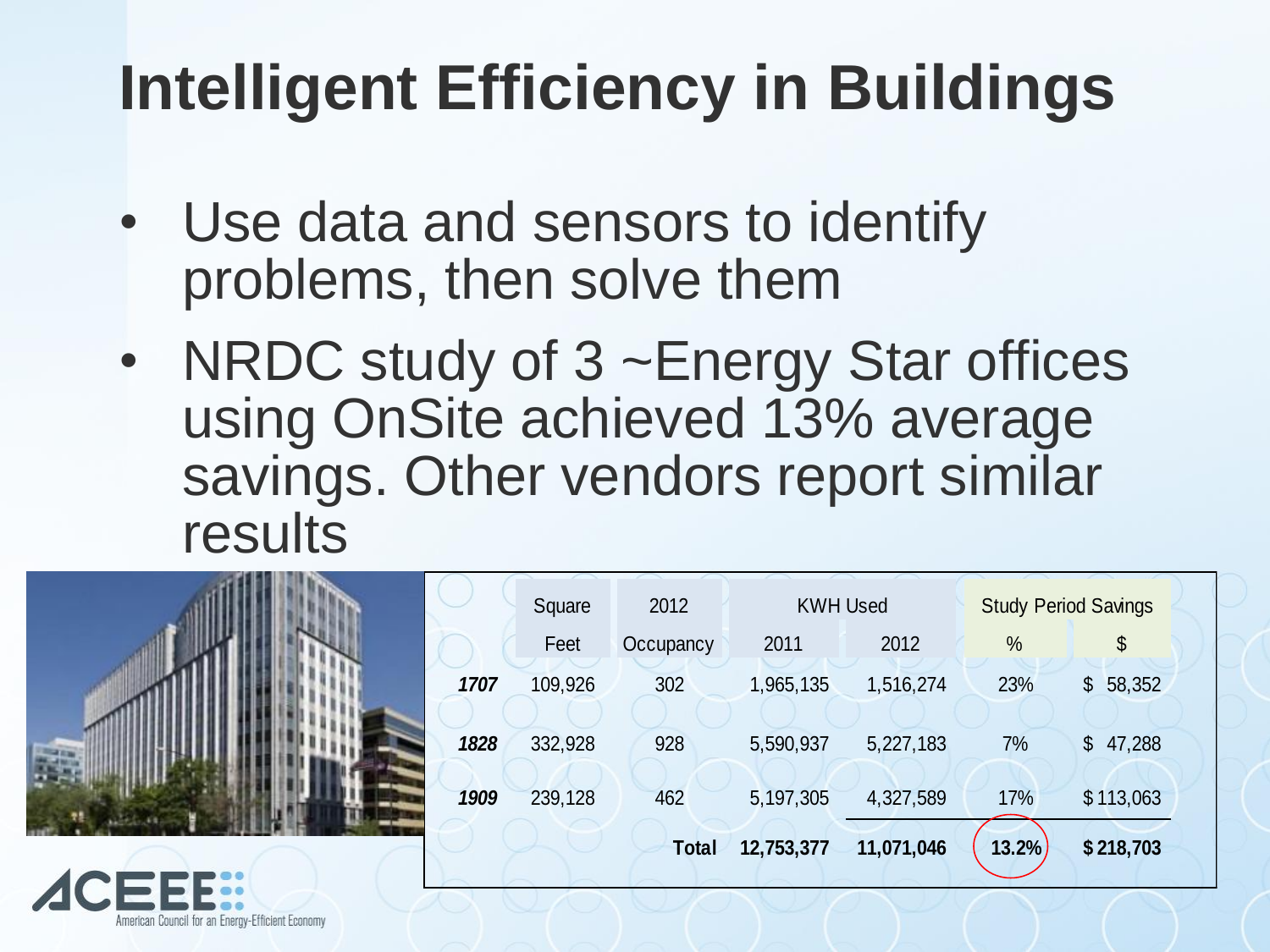#### **Energy Efficiency and Demand Response Can Be Synergistic**



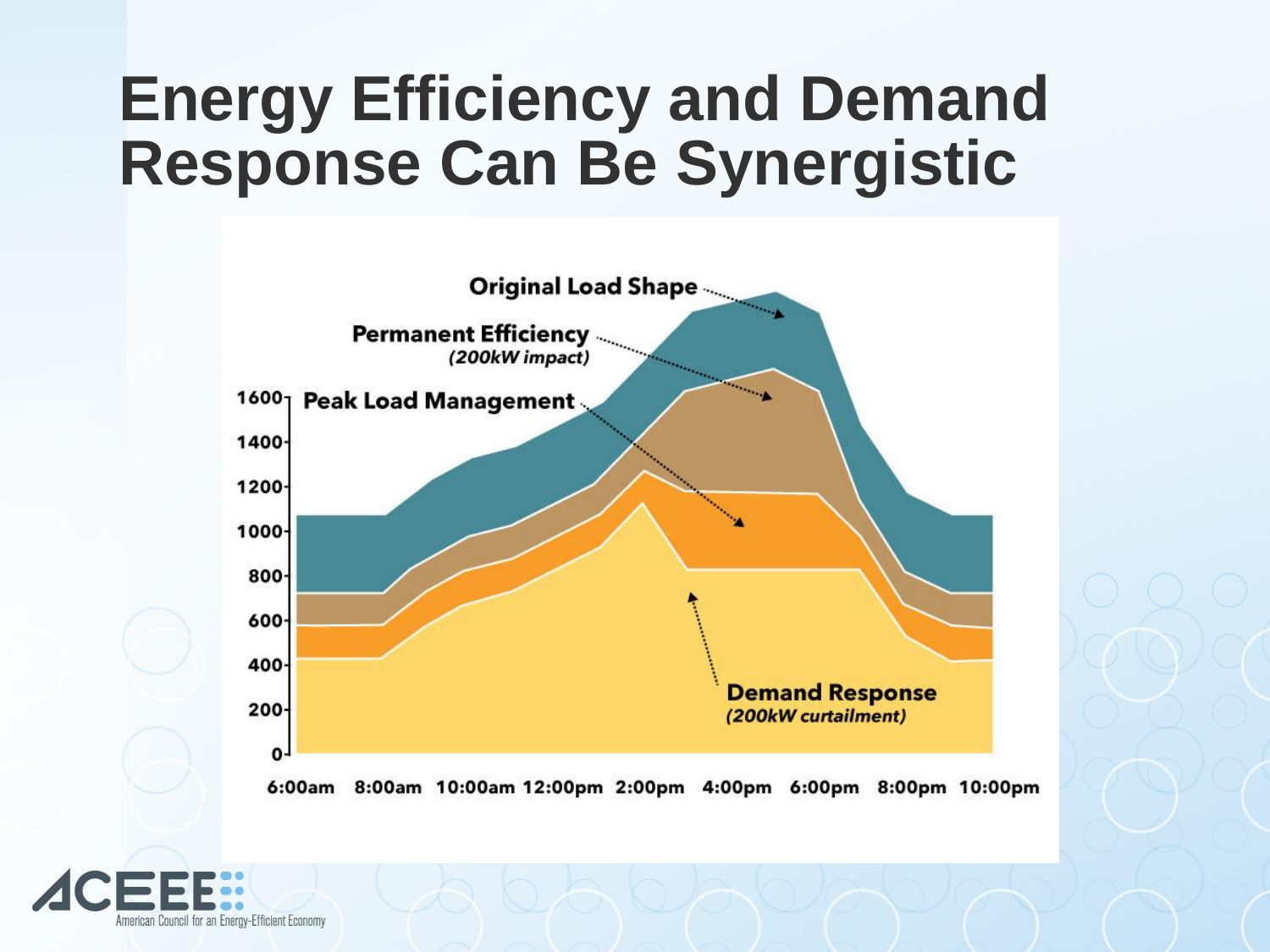#### **Energy Efficiency and Demand Response**

- Can market both EE and DR programs together – joint promotions, same account representative
- Some new technologies do both EE & DR
	- Smart building controls
	- Smart thermostats
	- Smart manufacturing systems
	- **Electric vehicles with smart charging**



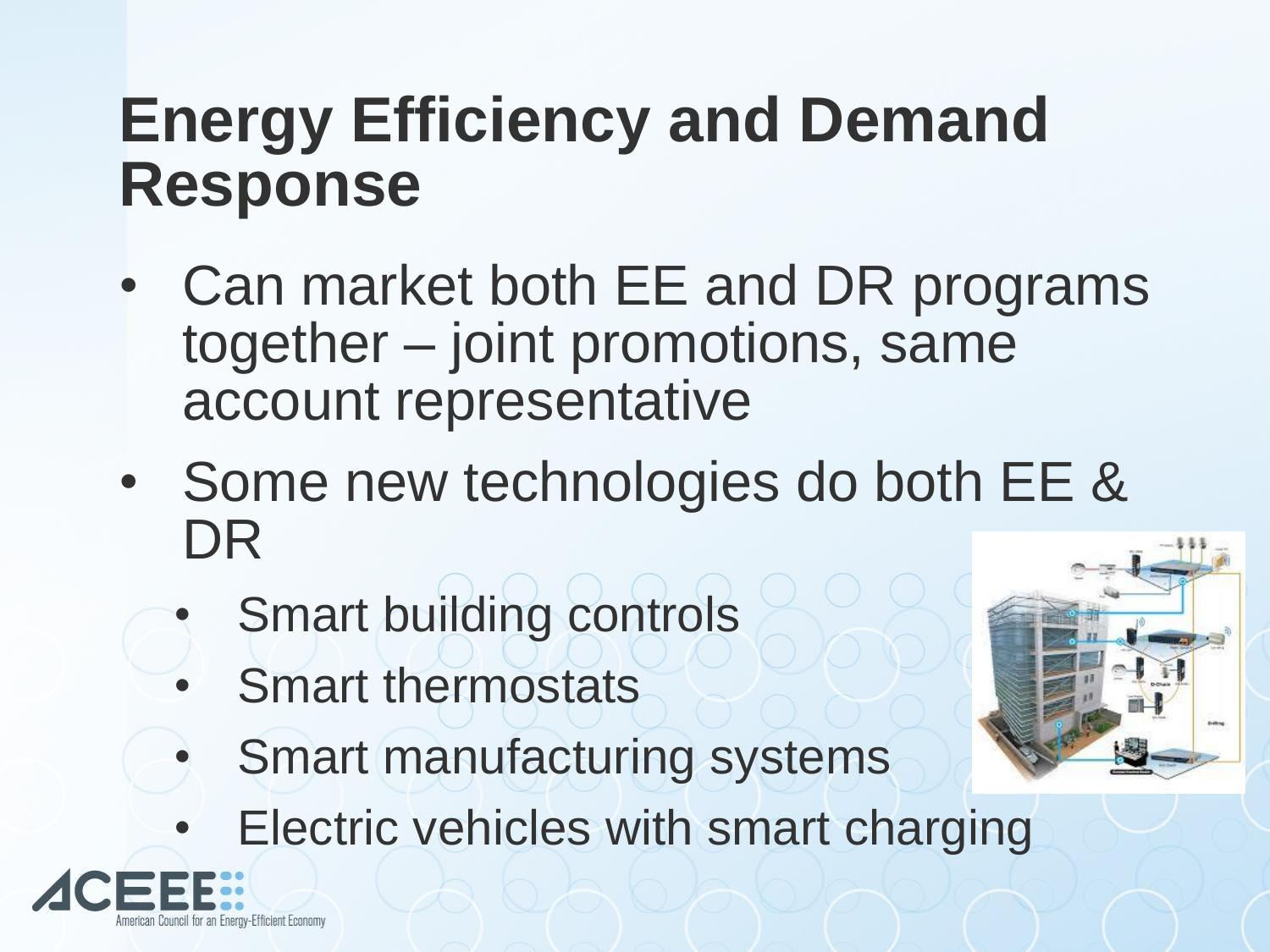#### **Smart Thermostats: Preliminary Results**



|                       | <b>Percent Savings</b> |       |                                   |                     |             |  |  |  |
|-----------------------|------------------------|-------|-----------------------------------|---------------------|-------------|--|--|--|
|                       | <b>Heat</b>            | Cool  | <b>Space</b><br>Condi-<br>tioning | <b>All</b><br>Elec. | Elec.<br>kW |  |  |  |
|                       |                        |       |                                   |                     |             |  |  |  |
| <b>ETO heat pumps</b> | 12%                    |       |                                   | 4.7%                |             |  |  |  |
| <b>PG&amp;E HAN</b>   |                        |       |                                   |                     | 5.6%        |  |  |  |
| Cadmus (U.S.)         | 4.5%                   | 19.5% | 6.6%                              |                     |             |  |  |  |
| Vassar (So. CA)       |                        |       |                                   |                     | highest     |  |  |  |
|                       |                        |       |                                   |                     | 6% 2-6pm    |  |  |  |
| <b>Vectren</b>        | 12.5%                  | 13.9% |                                   |                     |             |  |  |  |
| <b>Nest/MyEnergy</b>  | 9.6%                   | 17.5% |                                   |                     |             |  |  |  |

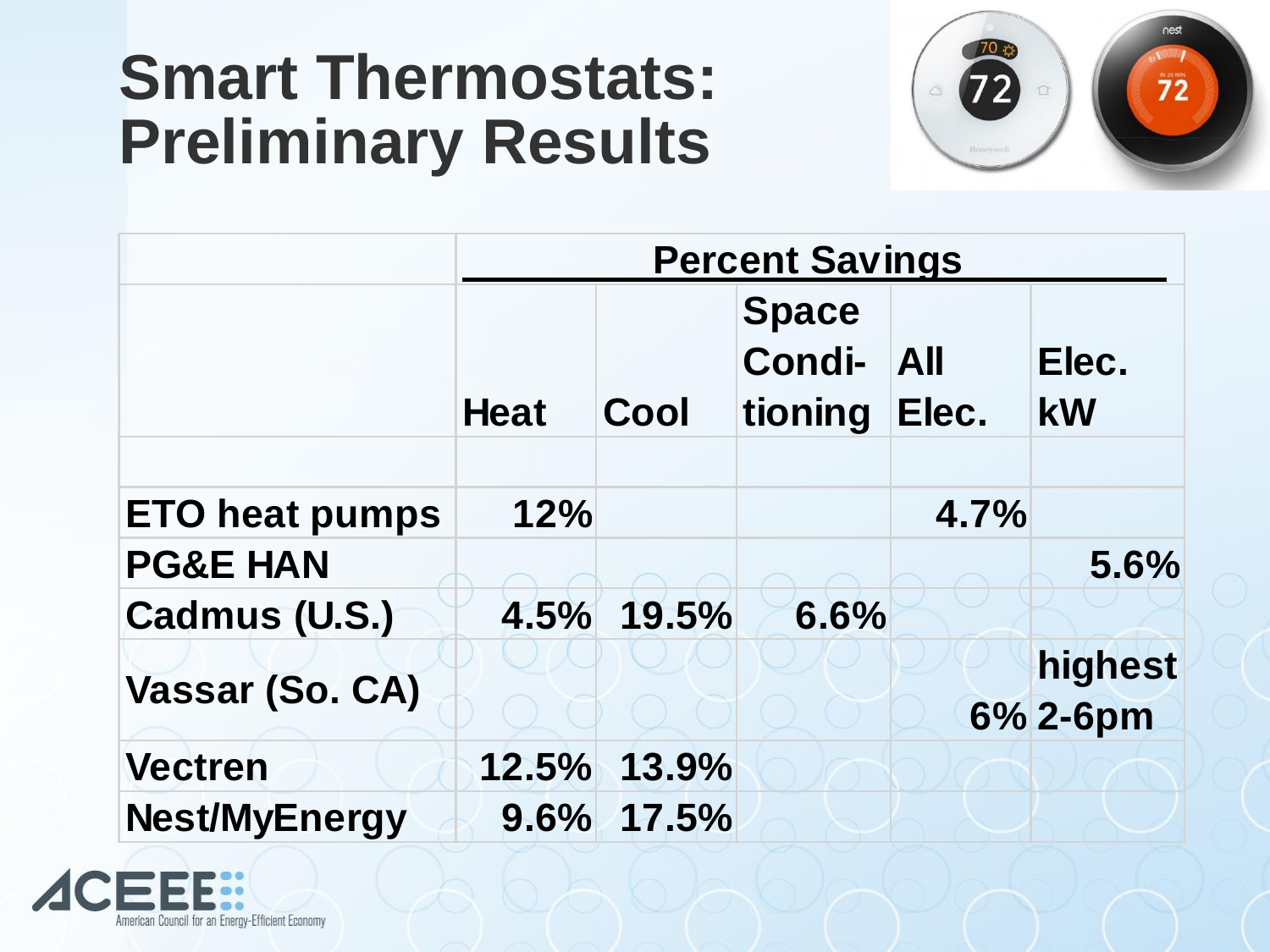#### **Behavioral Efficiency & Demand Response**

- Many analyses find 2% average kWh savings from monthly bill reports
- OPower reports 3% average kW savings with a behavioral-only demand response program

Please join your neighbors in reducing energy use on Wednesday afternoon, August 18th from 2-7pm.



 $\cup$ 

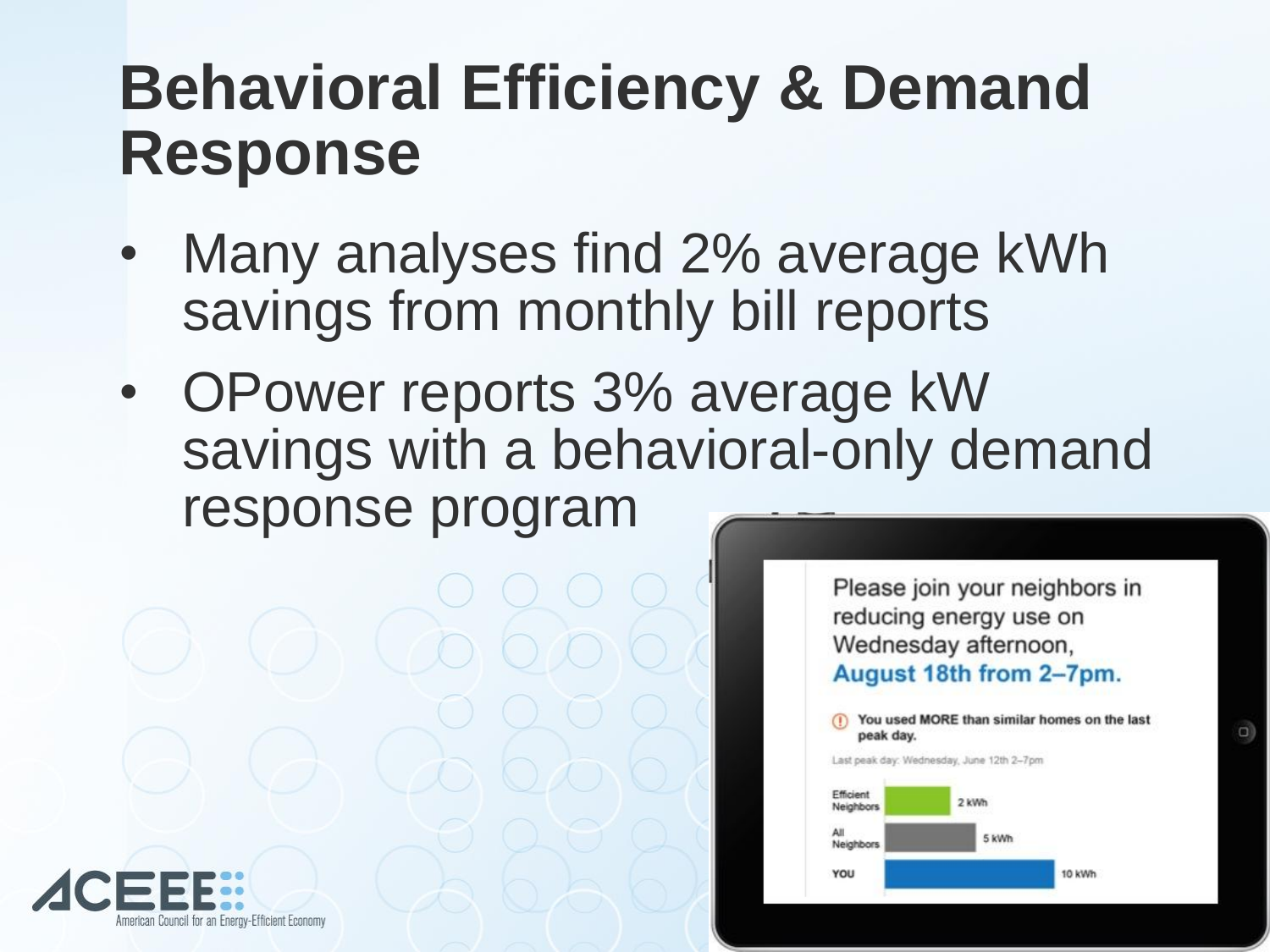# **BG&E Smart Energy Rewards**

- Bill credit of \$1.25/kWh saved; 5-10 peak days
- Notifications via customer's preferred channel
- In 2013 pilot, 75-93% of customers earned a credit, averaged \$8-11/ event
- Reduced peak load by average of 5% with behavior; 23% for customers who agree to direct load control





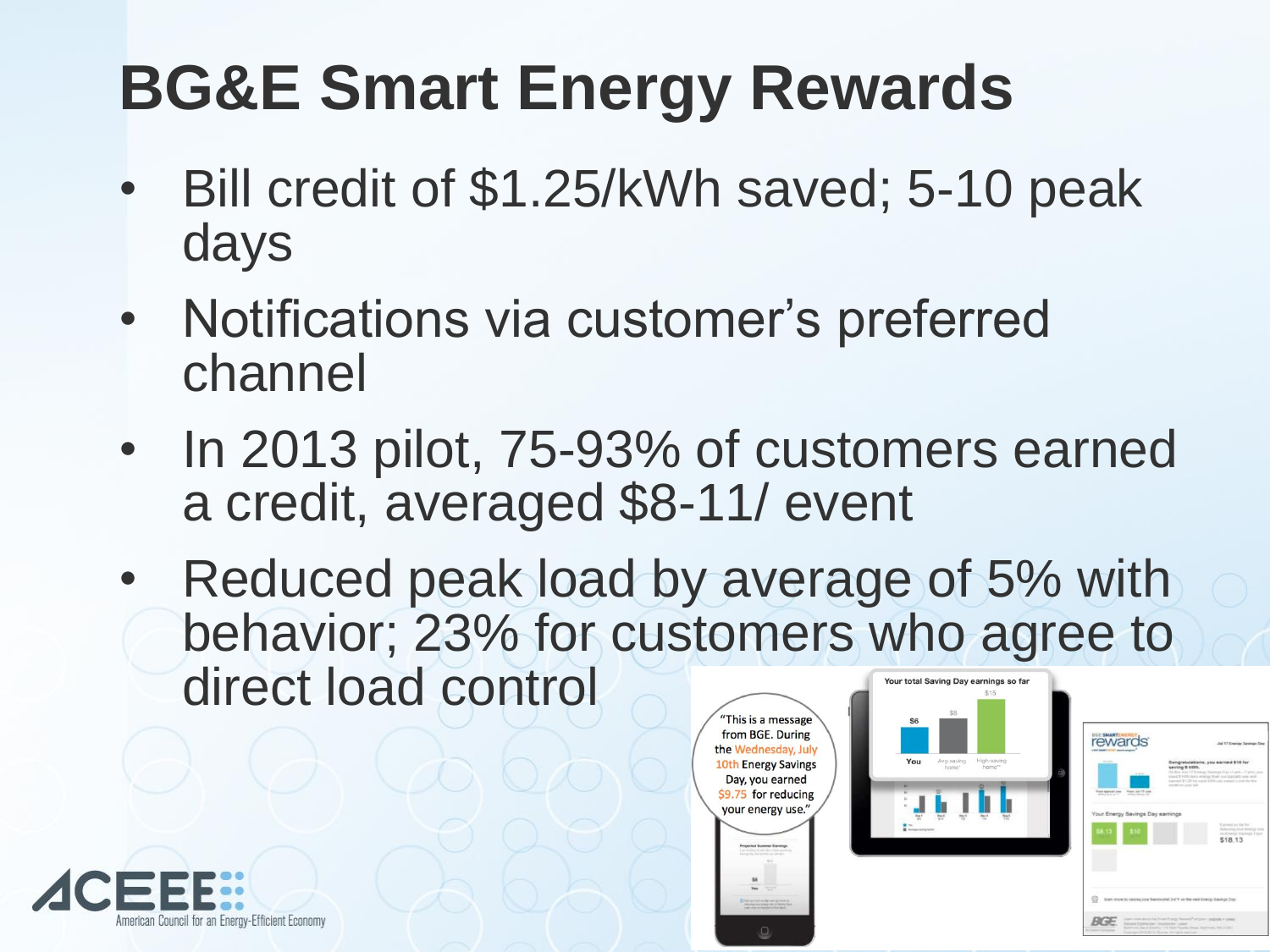### **Evaluation, Measurement & Verification (EM&V)**



- 1. Build on established methods such as explained in SEE Action guides
- 2. Measure savings relative to businessas-usual baseline; do not worry about attributing savings to utility programs vs. other interventions ("adjusted gross savings"/ "net savings lite")
- 3. Deemed savings okay but need to periodically revise these estimates based on impact evaluations, esp. for programs with large savings

an Energy-Efficient Economy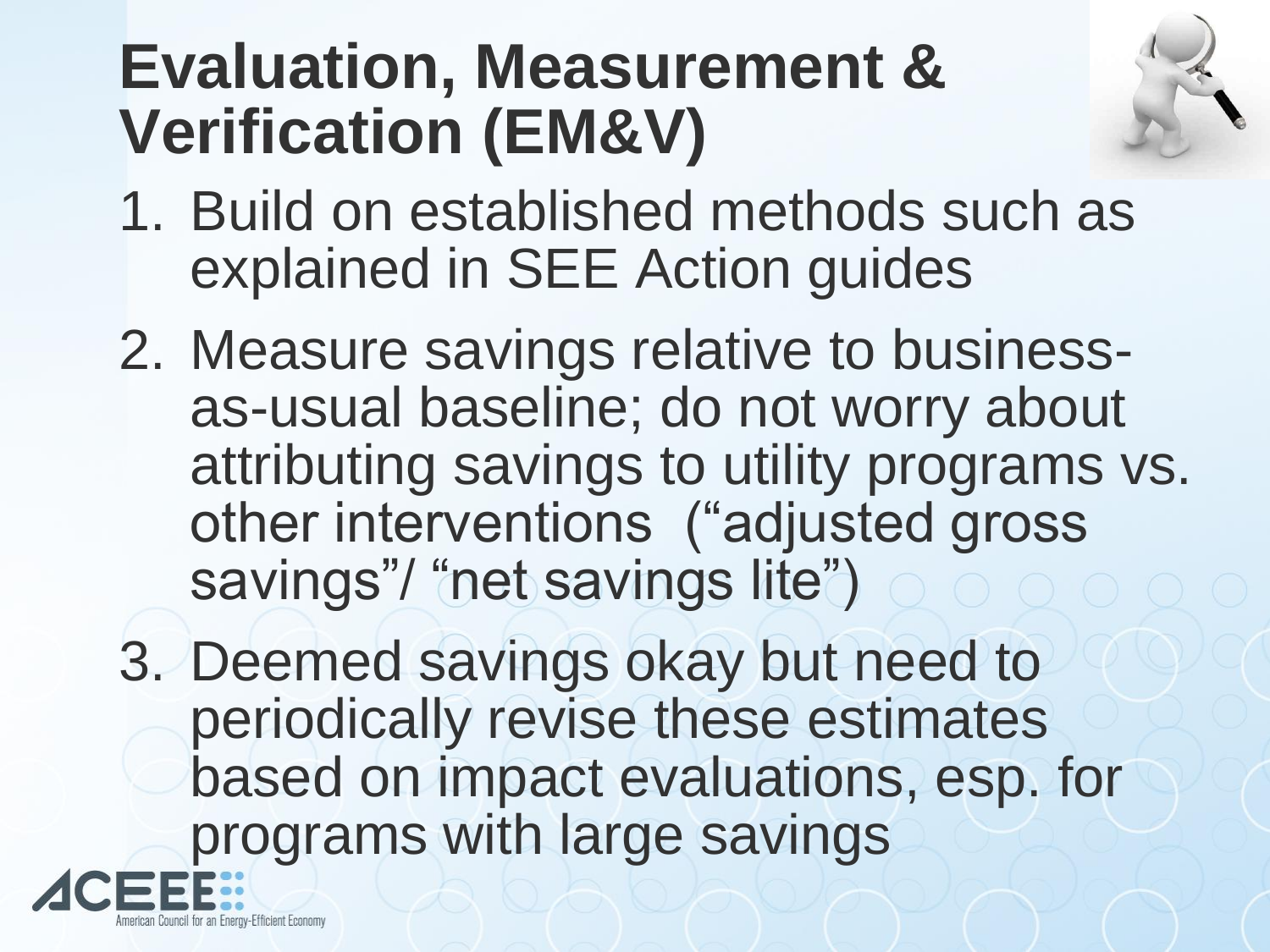# **Conclusions**



- Large efficiency savings still available so far "the fruit grows back on the tree"
- Demand response adds significant additional savings as well as synergies
- New technology and marketing opportunities to do EE and DR together
- EM&V needs to be good but not perfect (e.g. concentrate on the largest savings)

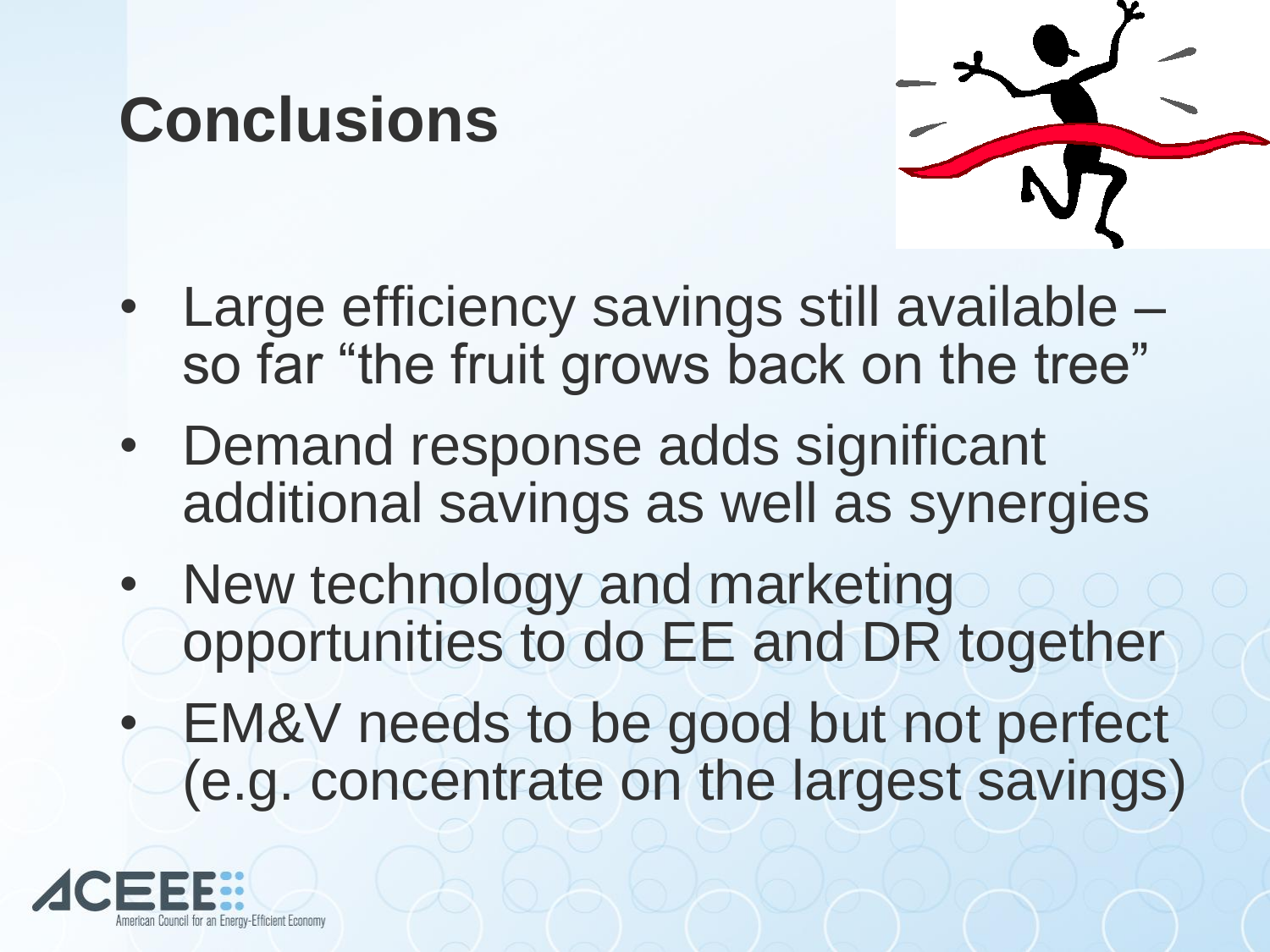# **Contact Information**

#### Steven Nadel [snadel@aceee.org](mailto:snadel@aceee.org) 202-507-4011

 $0000$